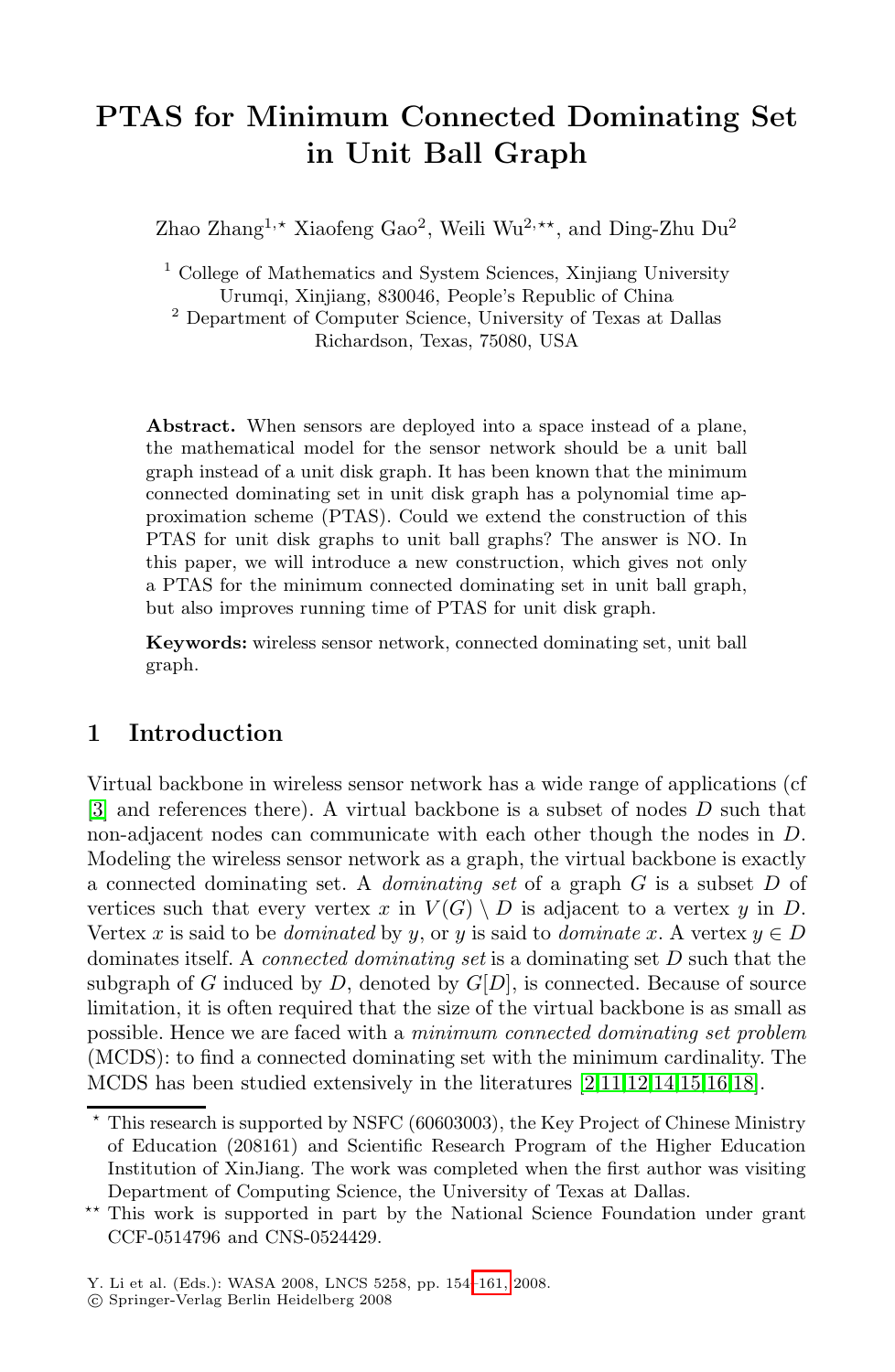In practice, the sensors are often assumed to be homogeneous, that is, they have omnidirectional antennas with the same transmission range. In this case, the topology of the 3-dimensional wireless sensor network can be modeled as a unit ball graph. In an unit ball graph (UBG), each vertex corresponds to a point in the space, two vertices a[re](#page-7-7) adjacent if and only if the Euclidean distance between their corresponding points is less than or equal to one. In another word, a vertex  $u$  [is](#page-7-8) adjacent with a vertex  $v$  if and only if  $u$  is within the transmission range of  $v$ , which [h](#page-7-7)[as b](#page-7-8)een scaled to one. When restricted to the plane, a unit ball graph degenerates to a unit disk graph (UDG). Compared with the large number of studies on UDGs, the study on UBGs are relatively much less. However, there are cases in which 3-dimensional models [ar](#page-6-1)[e](#page-6-2) [nee](#page-7-9)[ded](#page-7-10), such as under-water sensor systems, outer-space sensor s[yst](#page-6-3)ems, notebooks in a multi-layered buildings, etc.

For MCDS in general graphs, it was proved in [8] that fo[r a](#page-6-4)ny  $0 < \rho < 1$ , there is no polynomial time  $\rho \ln n$ -approximation unless  $NP \subseteq DTIME(n^{O(\ln n)}),$ where *n* is the number of vertices. A greedy  $(\ln \Delta + 3)$ -approximation [13] and a greedy  $(\ln \Delta + 2)$ -approximation [8,13] were given, where  $\Delta$  is the maximum degree of the graph. When restricted to UDG, the MCDS problem is still NPhard [7]. Hence computing an MCDS in a UBG is also NP-hard. Distributed constant-approximations for MCDS in UDG were studied in [1,5,10,17], etc. Also by distributed strategy, Butenko and Ursulenko [4] gave a 22-approximation for MCDS in UBG. As to centralized algorithm for CDS in UDG, Cheng et al [6] gave a polynomial time approximation scheme (PTAS), that is, for any  $\varepsilon > 0$ , there exists a polynomial-time  $(1 + \varepsilon)$ -approximation. The question is: can their method be generalized to obtain a PTAS for MCDS in UBG? The answer is 'no', since their proof depends on a geometrical property which holds in the plane but is no longer true in the space.

In this paper, we present a PTAS for UBG. The method of analyzing the performance ratio is new. In fact, this method can be used to compute CDS for any n-dimensional unit ball graph. Furthermore, when our method is applied to UDG, the running time can be improved, compared with the algorithm presented in [6].

In section 2, the algorithm is presented, the correctness is proved, the time com[pl](#page-7-11)exity is analyzed. In section 3, we prove that this algorithm is a PTAS. A conclusion is given in section 4.

# **2 The Algorithm**

In this section, we present an a[lgo](#page-6-3)rithm for MCDS in UBG. The algorithm uses partition technique combined with a shifting strategy (which was introduced by Hochbaum and Maass [9]).

Let  $Q = \{(x, y, z) | 0 \le x \le q, 0 \le y \le q, 0 \le z \le q\}$  be a minimal 3dimensional cube containing all the unit balls. For a given positive real number  $\varepsilon$  < 1, let m be an integer with  $m = \lceil 300 \rho/\varepsilon \rceil$ , where  $\rho$  is the performance ratio of a constant-approximation for MCDS in UBG, for example  $\rho = 22$  by the algorithm given by Butenko and Ursulenko [4]. Set  $p = |q/m| + 1$ , and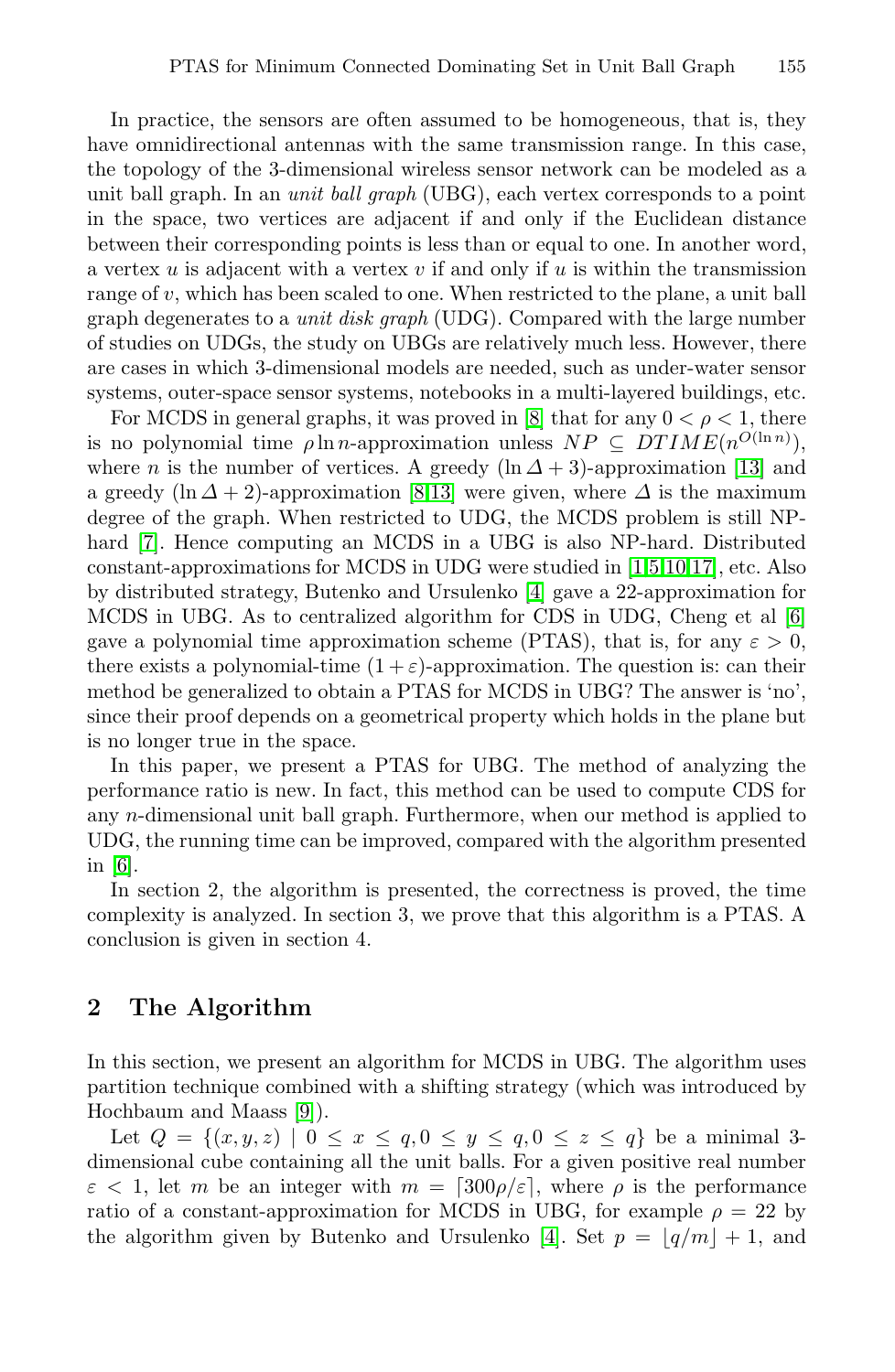$Q = \{(x, y) \mid -m \leq x \leq mp, -m \leq y \leq mp, -m \leq z \leq mp\}$ . Divide Q into  $(p+1) \times (p+1) \times (p+1)$  grid such that each cell is an  $m \times m \times m$  cube. Denote this partition as  $P(0)$ . For  $a = 0, 1, ..., m - 1$ ,  $P(a)$  is the partition obtained by shifting  $P(0)$  such that the left-bottom-hind corner of  $P(a)$  is at the coordinate  $(a-m, a-m, a-m)$ . For each cell e, the boundary region  $B_e$  of e is the region contained in e such that each point in this region is at most distance 3 from the boundary of e. The central region  $C_e$  of e is the region of e such that each point is at least distance 2 away from the boundary of e. Note that  $B_e$  and  $C_e$  have an overlap.

# **Algorithm**

Input: The geometric representation of a connected unit ball graph G and a positive real number  $\varepsilon < 1$ .

**Output:** A connected dominating set  $D$  of  $G$ .

- 1. Let  $m = \lceil 300 \rho/\varepsilon \rceil$ .
- 2. Use the  $\rho$ -approximation algorithm to compute a connected dominating set  $D_0$  of G. For each  $a \in \{0, 1, ..., m-1\}$ , denote by  $D_0(a)$  the set of vertices of  $D_0$  lying in the boundary region of  $P(a)$ . Choose  $a^*$  with the minimum  $|D_0(a)|.$
- 3. For each cell e of  $P(a^*)$ , denote by  $G_e$  the subgraph of G induced by the vertices in the central region  $C_e$ . Compute a minimum subset  $D_e$  of vertices in e, such that

for each component H of  $G_e$ ,  $G[D_e]$  has a connected component dominating  $H$ . (1)

<span id="page-2-0"></span>4. Let  $D = D_0(a^*) \cup \bigcup_{e \in P(a^*)} D_e$ .

The following lemma shows the correctness of the algorithm.

**Lemma 1.** The output D of the algorithm is a CDS of G.

*Proof.* We first show that D is a dominating set. For each vertex  $x \in V(G)$ , suppose x is in cell e. If  $x \in C_e$ , then x is dominated by  $D_e$ . If  $x \in e \setminus C_e$ , then x is in the region of e at distance less than two from the boundary of e. If  $x \in D_0$ , then  $x \in D_0(a^*)$ . If  $x \notin D_0$ , then the vertex  $y \in D_0$  which dominates x is in  $D_0(a^*)$ . By the arbitrariness of x, D is a dominating set of G.

Next, we show that  $G[D]$  is connected.

Suppose  $F_1, F_2$  are two components of  $G[D_0(a^*)]$  which can be connected by  $D_0$  through the central region of some cell  $e$ . Then there exist two vertices  $x_1 \in V(F_1) \cap B_e \cap C_e$  and  $x_2 \in V(F_2) \cap B_e \cap C_e$  such that  $x_1, x_2$  are in a same component H of  $G_e$ . By step 3 of the algorithm,  $x_1$  and  $x_2$  are connected through  $D_e$ , and thus  $F_1$  and  $F_2$  are also connected through  $D_e \subseteq D$ . We have shown that any components of  $G[D_0(a^*)]$  are connected in  $G[D]$ .

Let  $\tilde{G}$  be the component of  $G[D]$  containing all vertices in  $D_0(a^*)$ . If  $\tilde{G} \neq$  $G[D]$ , then there exists a cell e and a component R of  $G[D_e]$  such that  $V(R) \cap$  $D_0(a^*) = \emptyset$  and R is not adjacent with any vertex in  $D_0(a^*)$ . Let x be a vertex in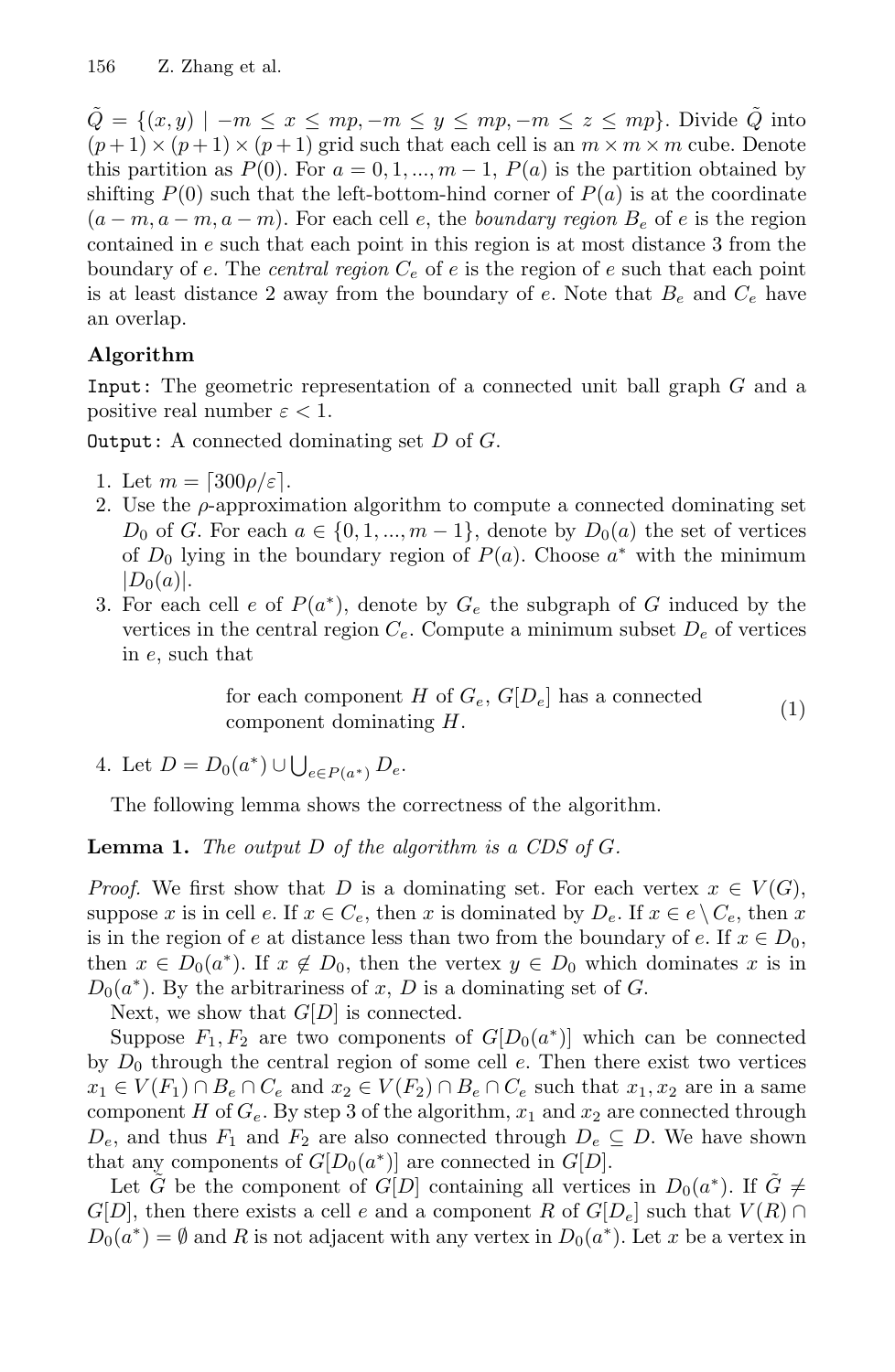$D_0$  such that x dominates some vertex  $y \in V(R)$  (y may coincide with x). Since  $x \notin D_0(a^*)$ , we have  $x \in e \backslash B_e$ . Hence  $y \in C_e$ . Let H be the connected component of  $G_e$  containing y. By step 3 of the algorithm, we see that R dominates H. Since  $G[D_0]$  is connected, there is a path in  $G[D_0]$  connecting x to the other parts of G outside of cell e. Such a path must contain a vertex  $z \in D_0 \cap B_e \cap C_e \subseteq D_0(a^*).$ Note that z is also in H. Hence there is a vertex w in  $V(R)$  dominating z, contradicting that R is not adjacent with any vertex in  $D_0(a^*)$ . Hence  $\tilde{G} = G[D]$ , and thus  $G[D]$  is connected.

The following lemma is a well-known fact about dominating set and connected dominating set.

**Lemma 2.** For any dominating set D in a connected graph, at most  $2(|D|-1)$ vertices are needed to connect D. In particular,  $|D_2| \leq 3|D_1| - 2$ , where  $D_1, D_2$ are, respectively, a minimum dominating set and a minimum CDS.

The next lemma shows that the time complexity of the algorithm is polynomial in  $n$  and  $\varepsilon$ .

**Lemma 3.** The above algorithm runs in time  $n^{O(1/\varepsilon^3)}$ .

Proof. Clearly, the most time-consuming part is the third step. Since any ver*troof.* Clearly, the most time-consuming part is the time step. Since any vertex in a  $\sqrt{3}/3 \times \sqrt{3}/3$  cube dominates any other vertices in the same cube, we see that a minimum dominating set of e uses at most  $(\sqrt{3}m)^3$  vertices. cube, we see that a minimum dominating set of e uses at most  $(\sqrt{3m})^3$  vertices.<br>By Lemma 2,  $|D_e| \leq 3(\sqrt{3m})^3$ . Hence the exhaust search takes time at most  $\sum_{k=0}^{\infty} \frac{(3\sqrt{3}m)^3}{k}$  ( $\frac{n_e}{k}$ ) =  $n_e^{O(m^3)}$  to compute  $D_e$ , where  $n_e$  is the number of vertices in e. It follows that the total time complexity is bounded by  $\sum_{e \in P(a^*)} n_e^{O(m^3)} =$  $n^{O(m^3)} = n^{O(1/\varepsilon^3)}$ .

# **3 The Performance Ratio**

<span id="page-3-0"></span>In this section, we show that our algorithm is a PTAS for CDS in UBG. For this purpose, we need the following two lemmas.

For a path P in G, the length of P, denoted by  $len(P)$ , is the number of edges in P. Let H be a subgraph of G. For two subgraphs  $H_1$  and  $H_2$  of G, the distance between  $H_1$  and  $H_2$  in H is  $dist_H(H_1, H_2) = \{len(P) | P$  is a shortest path connecting  $H_1$  and  $H_2$  in  $H$ . In another word, if  $dist_H(H_1, H_2) = k$ , then  $H_1$  and  $H_2$  can be connected through at most  $k-1$  vertices of H. The following lemma can be easily seen from the definition of dominating set.

<span id="page-3-1"></span>**Lemma 4.** Let  $H$  be a connected subgraph of  $G$ , and  $D$  be a subset of  $V(G)$ dominating H. If  $G[D]$  does not contain a connected component dominating H. then there exist two components R and K of G[D] such that  $dist_H(R,K) \leq 3$ .

The following lemma plays an important role in analyzing the performance ratio of the algorithm.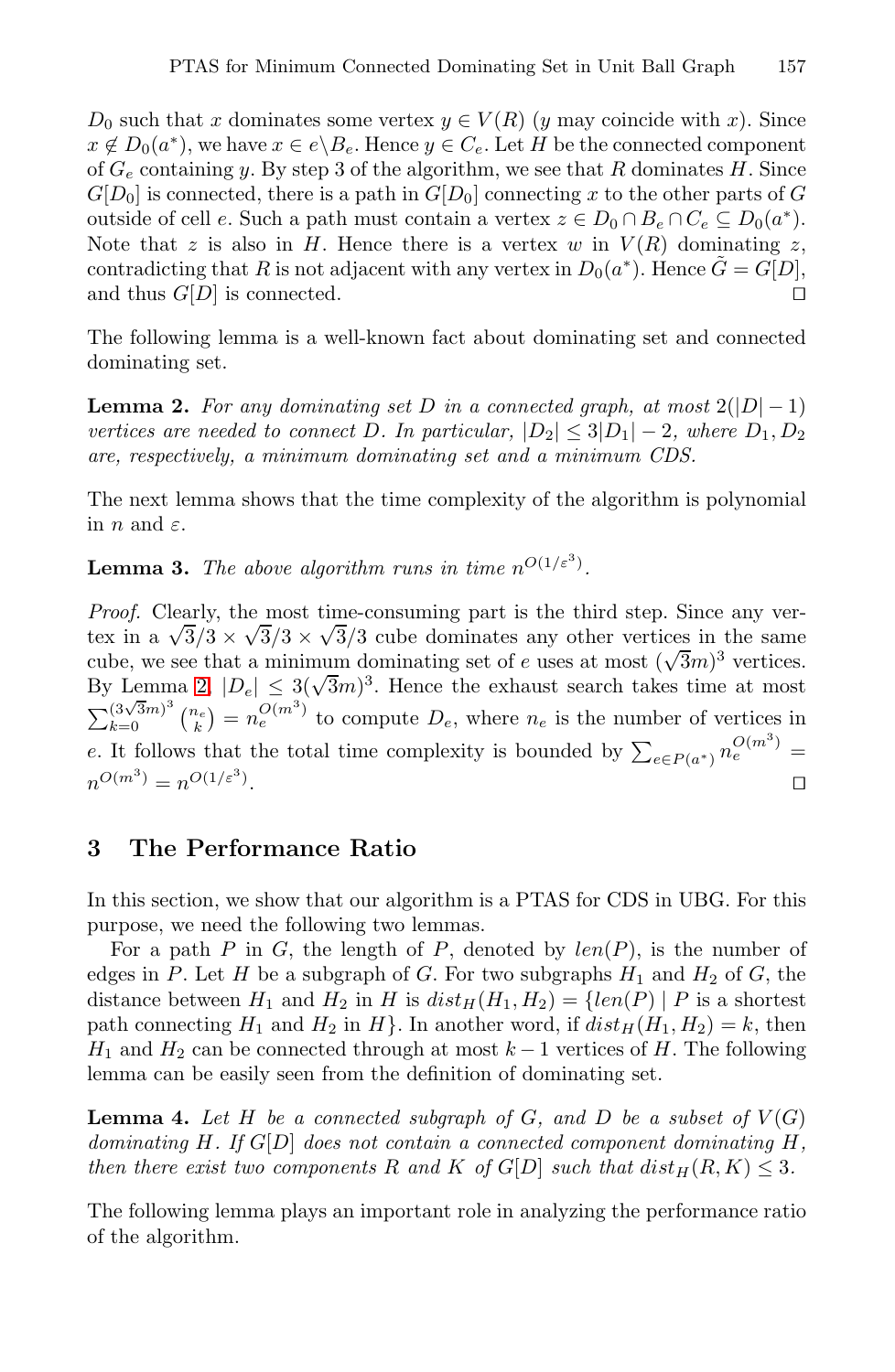158 Z. Zhang et al.



Fig. 1. When the partition shifts, each vertex falls into at most 12 boundary regions

**Lemma 5.** For any vertex u in a unit ball graph G, the neighborhood  $N_G(u)$ contains at most 12 independent vertices.

Proof. The result can be obtained by transforming the problem into the famous Gregory-Newton Problem concerning about kissing number [19].

Next, we analyze the performance ratio of the algorithm.

**Theorem 1.** The algorithm is a  $(1 + \varepsilon)$ -approximation for CDS in UBG.

*Proof.* Let  $D^*$  be an optimal CDS of  $G$ .

Note that when a runs over  $0, 1, ..., m-1$ , each vertex belongs to at most 12 boundary regions of  $P(a)$ 's (see Fig. 1). Hence

$$
|D_0(0)| + |D_0(1)| + \dots + |D_0(m-1)| \le 12|D_0|,
$$

and thus

$$
|D_0(a^*)| \le \frac{12}{m}|D_0| \le \frac{12\rho}{m}|D^*| \le \frac{\varepsilon}{25}|D^*|.
$$
 (2)

In th[e](#page-2-0) [f](#page-2-0)ollowing, we are to add some vertices to  $D^*$  such that the resulting vertex set  $\ddot{D}$  satisfies:

(i)  $|\tilde{D}| \leq |D^*| + 24|D_0(a^*)|$ , and

(ii) for each cell e and each connected component H of  $G_e$ ,  $G[\tilde{D} \cap e]$  contains a connected component dominating H.

Before showing how to construct  $\tilde{D}$ , we first show that as long as this can be done, then the theorem is proved. In fact, since  $D_e$  is a minimum subset of e satisfying the requirement (1) and  $\tilde{D} \cap e$  satisfies (ii), we have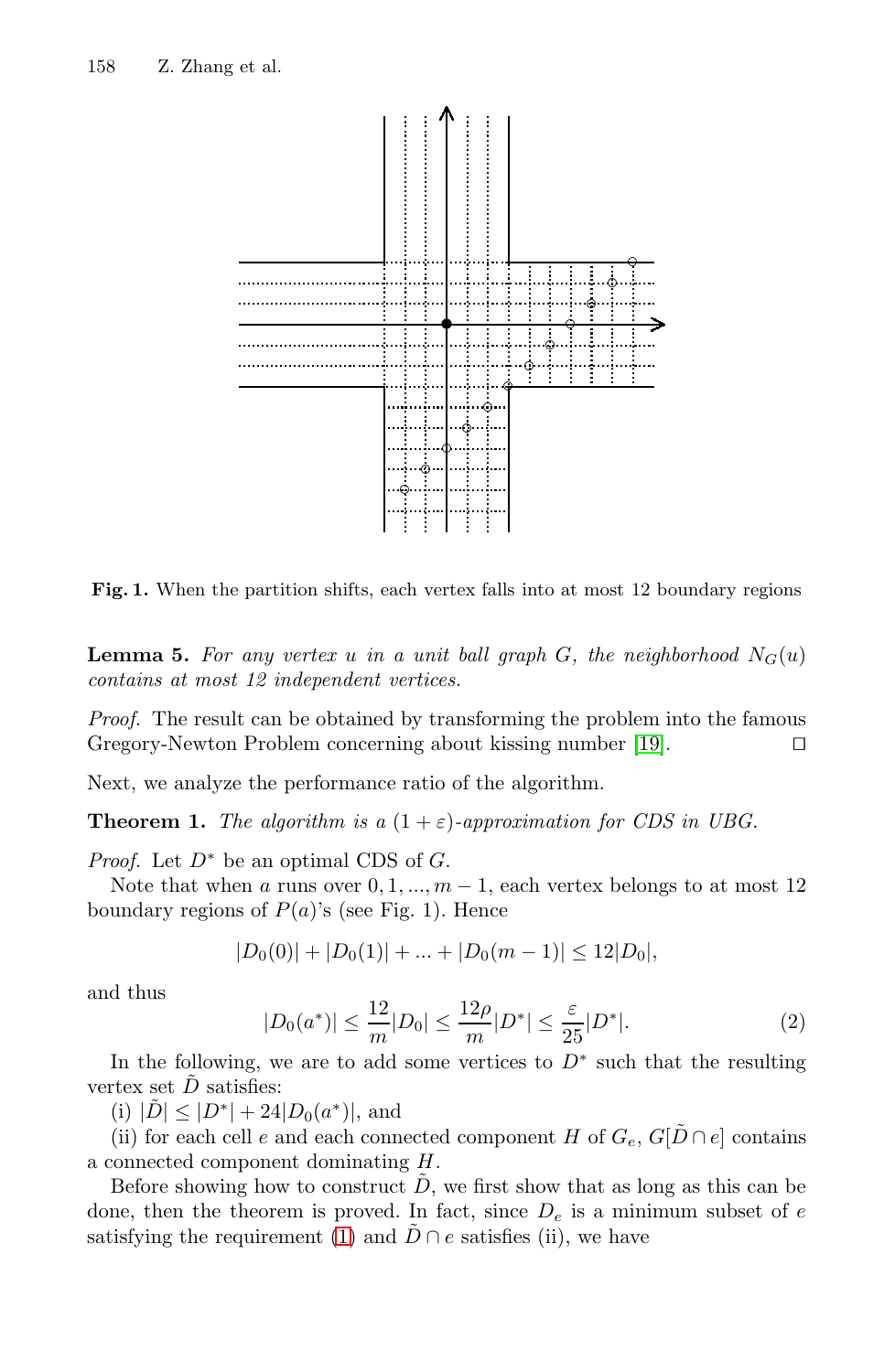$$
|D_e| \leq |\tilde{D} \cap e|.
$$

Then it follows from condition (i) and inequality (2) that

$$
|\bigcup_{e \in P(a^*)} D_e| = \sum_{e \in P(a^*)} |D_e| \le \sum_{e \in P(a^*)} |\tilde{D} \cap e|
$$
  
=  $|\tilde{D}| \le |D^*| + 24|D_0(a^*)| \le (1 + \frac{24\varepsilon}{25})|D^*|.$  (3)

Combining inequalities (2) and (3), we have

$$
|D| \leq |\bigcup_{e \in P(a^*)} D(e)| + |D_0(a^*)| \leq (1+\varepsilon)|D^*|,
$$

whe[re](#page-3-0)  $D$  is the output of the algorithm. This proves the theorem.

In the following we show how to construct  $\tilde{D}$  satisfying conditions (i) and (ii). We first claim that for any cell  $e$  and any component  $H$  of  $G_e$ ,  $H$  is dominated by  $D^* \cap e$ . In fact, any vertex  $x \in V(H)$  is dominated by some vertex  $y \in D^*$ . Since  $x \in C_e$ , we have  $y \in e$ .

Set  $\tilde{D}_e^* = D^* \cap e$ . Suppose  $\tilde{D}_e^*$  does not satisfy condition (ii). Then there is a component  $H$  of  $G_e$  such that  $H$  is not dominated by one connected component of  $G[\tilde{D}_e^*]$ . By Lemma 4, there are two components R and K of  $G[\tilde{D}_e^*]$  such that  $dist_H(R,K) \leq 3$ . That is, R and K can be connected through at most two vertices in  $V(H) \setminus \tilde{D}^*_{e}$ . Add these vertices into  $\tilde{D}^*_{e}$  to merge R and K. Continue this procedure until  $\tilde{D}_e^*$  satisfies condition (ii). Suppose k mergences are executed. Then the resulting  $\tilde{D}_e^*$  satisfies

$$
|\tilde{D}_e^*| \le |D^* \cap e| + 2k. \tag{4}
$$

Next, we use vertices in  $D_0(a^*) \cap e$  to compensate for the 2k term of inequality (4). Suppose the components are merged in the order that:  $H_1$  is merged with  $H_2$ ,  $H_3$  is merged with  $H_4$ , ...,  $H_{2k-1}$  is merged with  $H_{2k}$ . To simplify the presentation of the idea, we first assume that the  $H_i$ 's are all distinct components of the original  $G[\tilde{D}_e^*]$ . Denote by  $I_e$  the regi[on](#page-3-1) of e between distance 1 and 2 from the boundary of e. For each  $i = 1, 2, ..., k$ , let  $x_i$  be a vertex in  $V(H_{2i-1}) \cap I_e$ . Such  $x_i$  exists since  $H_{2i-1}$  dominates some vertex in H which is a component in the central region of e (hence  $H_{2i-1}$  is within distance 1 from the central region), and  $G[D^*]$  is connected (hence  $H_{2i-1}$  is accessible from the outer side of e. Because  $D_0$  is a dominating set of G, there is a vertex  $z_i \in D_0$  dominating  $x_i$ . Since  $x_i \in I_e$ , we have  $z_i \in B_e$ , and thus  $z_i \in D_0(a^*) \cap e$ . Note that for  $i \neq j$ , it is possible that  $z_i = z_j$ . However, in this case,  $x_i$  and  $x_j$  are independent since they are in different components of  $G[\tilde{D}_e^*]$ . Hence by Lemma 5, a vertex serves at most 12 times as  $z_i$ 's. Thus we have shown that

$$
k \le 12|D_0(a^*) \cap e|.\tag{5}
$$

Next, consider the case that there are some repetitions among the  $H_i$ 's. For example, suppose  $H_3$  is the component of the new  $G[\tilde{D}_e^*]$  obtained by merging H<sub>1</sub> and H<sub>2</sub>. Since  $x_1$  is chosen to be in  $V(H_1) \cap I_e$ , we can choose  $x_3 \in V(H_2) \cap I_e$ .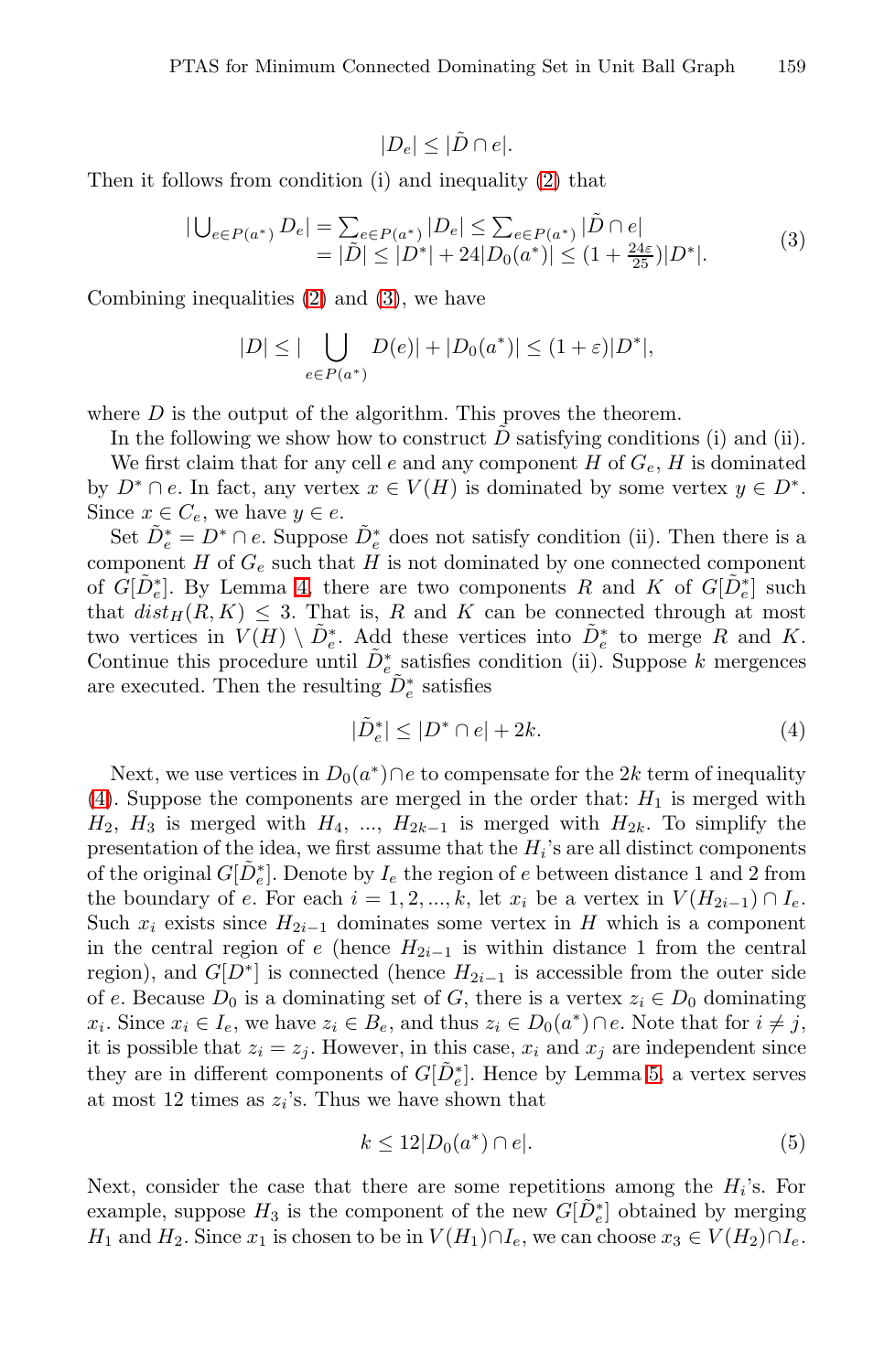160 Z. Zhang et al.

In general, we are always able to choose  $x_i$ 's such that they are in different components of the original  $G[\tilde{D}_e^*]$ . Hence (5) holds in any case. Combining (5) with  $(4)$ , we have

$$
|\tilde{D}_e^*| \le |D^* \cap e| + 24|D_0(a^*) \cap e|.
$$
 (6)

Let  $\tilde{D}$  be the union of the modified  $\tilde{D}_e^*$ 's, where e runs over all cells of  $P(a^*)$ . Then

$$
|\tilde{D}| = \sum_{e \in P(a^*)} |\tilde{D}^*_e| \le \sum_{e \in P(a^*)} (|D^* \cap e| + 24|D_0(a^*) \cap e|) = |D^*| + 24|D_0(a^*)|.
$$

Hence  $\tilde{D}$  satisfies requirements (i) and (ii). This completes the proof.

# **4 Conclusion**

<span id="page-6-1"></span>We presented a co[nst](#page-6-4)ruction and an analysis of PTAS for the minimum connected dominating set in unit ball graphs. This construction is different from that in [6] for the minimum connected dominating set in unit disk graphs. In fact, the construction in [6] cannot be extended to 3-dimensional space since a process of merging many parts of connected components into one in boundary area cannot work. Actually, our construction can be applied to unit ball graphs in  $n$ dimensional space for any  $n \geq 1$ . In addition, when applied to unit disk graph, the  $(1 + \varepsilon)$ -approximation constructed in this paper runs in time  $n^{O(1/\varepsilon^2)}$  while the  $(1+\varepsilon)$ -approximation constructed in [6] runs in time  $n^{O((1/\varepsilon^2)\ln(1/\varepsilon))}$ . Therefore, Our construction also improves the running time.

# <span id="page-6-3"></span><span id="page-6-0"></span>**References**

- 1. Alzoubi, K.M., Wan, P., Frieder, O.: Message-optimal connected dominating sets in mobile ad hoc networks. In: Proceedings of the 3rd ACM international symposium on Mobile ad hoc networking and computing, Lausanne, Switzerland, June 09-11 (2002)
- <span id="page-6-2"></span>2. Bharghavan, V., Das, B.: Routing in ad hoc networks using minimum connected dominating sets. In: International Conference on Communication, Montreal, Canada (June 1997)
- <span id="page-6-4"></span>3. Blum, J., Ding, M., Cheng, X.: Applications of Connectd Dominating Sets in Wireless Netwoks. In: Du, D.-Z., Pardalos, P. (eds.) Handbook of combinatorial Optimization, pp. 329–369. Kluwer Academic Publisher, Dordrecht (2004)
- 4. Butenko, S., Ursulenko, O.: On minimum connected dominating set problem in unit-ball graphs (submitted)
- 5. Cadei, M., Cheng, M.X., Cheng, X., Du, D.: Connected domination in ad hoc wireless networks. In: Proc. the Sixth International symposium on Mobile ad hoc networking and computing, Lausanne, Switzerland, June 09-11 (2002)
- 6. Cheng, X., Huang, X., Li, D., Wu, W., Du, D.: A polynomial-time approximation scheme for minimum connected dominating set in ad hoc wireless networks. Networks 42, 202–208 (2003)